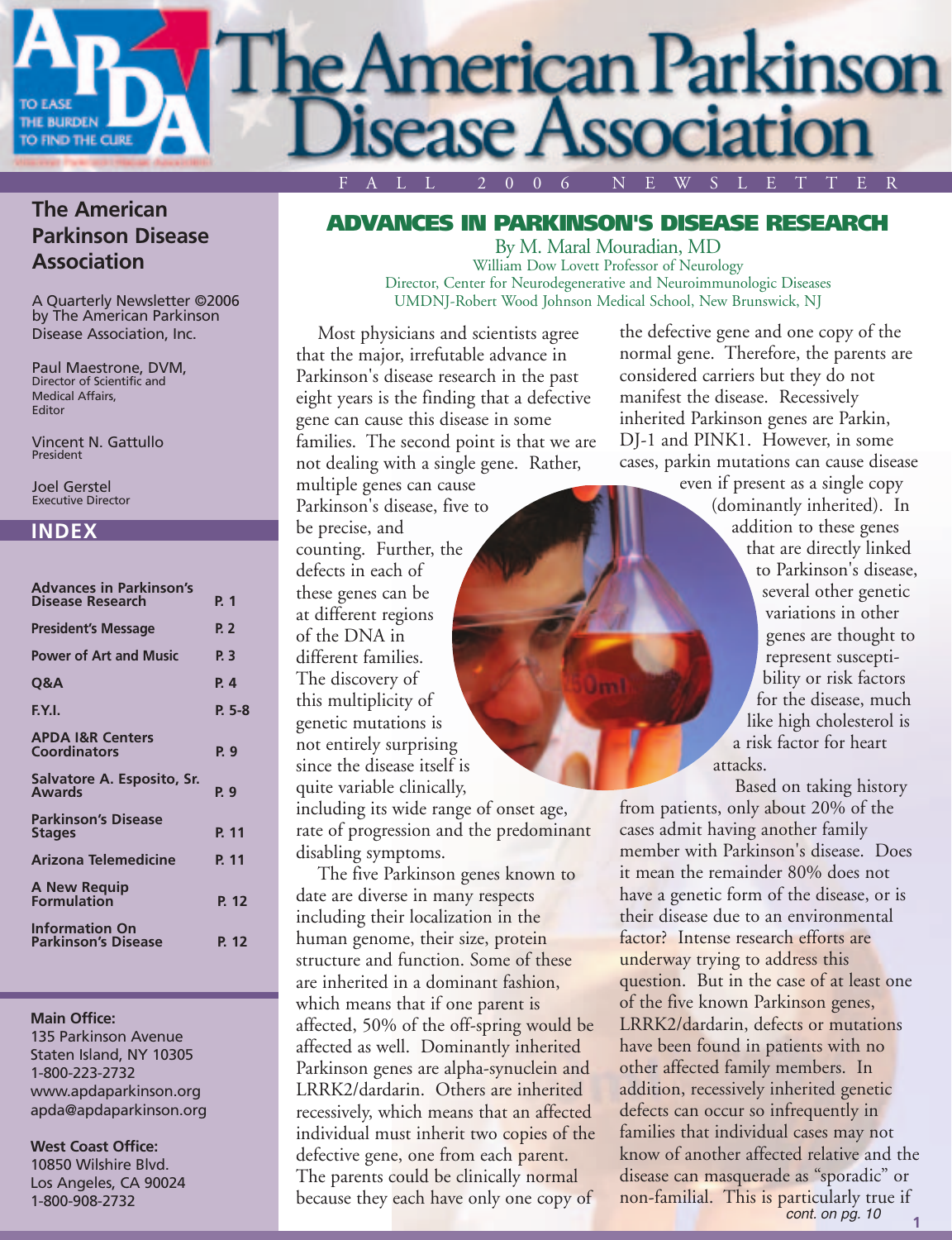# **PRESIDENT'S MESSAGE**

Dear Reader:

Today's media are saturated with scientific and medical sound bites. In a recent National Public Radio interview Vincent Kiernan, a senior writer at the Chronicle of Higher Education, questioned the quality of scientific and medical stories because reporters and editors rushing for headlines run stories based upon initial findings in journals rather than on established results. Add to this the plethora of medical advertising on all media and it is easy to understand the general public's confusion.

Scientific research is an exact and tedious journey. The

romanticized picture of a scientist working alone in a laboratory into the night and discovering a cure for some dreaded disease is now pure fiction. Hundreds of thousands of hours as well as millions of dollars are involved in the smallest step forward. Years may be spent on deciding if a fruit fly or zebra fish is a better model to use in a particular study.

APDA knows this first-hand because it has been a funding partner in every breakthrough in Parkinson's disease since its inception 45 years ago. That is also why we fund research on every level from summer internships giving medical students PD research experience to centers for advanced research.

This commitment to research is also the basis of our multiyear funding of centers for advanced research. Each center receives at least \$100,000 a year for five years based upon the progress of its work. Our Scientific Advisory Board voted in May to add two new centers, the University of Alabama and the University of Pittsburgh, to our network of six other centers at Boston University School of Medicine, Emory University School of Medicine,



*President Vincent Gattullo introduces the youngest attendee at the annual conference in Philadelphia last July. Charlotte Louise Weeks is the daughter of the Atlanta, Ga. Information & Referral Center coordinator Mary Louise Weeks.*

UMDNJ-Robert Wood Johnson Medical School, UCLA School of Medicine, the University of Virginia Medical Center and Washington University Medical Center.

Most centers also host an APDA Information & Referral Center, providing seamless service from the most sophisticated research to day-to-day patient support and education. Referrals to physicians and services from our centers have helped people find the right means to accurate diagnosis, appropriate therapeutic plan and immediate support program, all in the same institution.

> Centers are selected for the number and quality of their research, the credentials of their team, the quality of their laboratories, and their patient-oriented research. Four APDA centers (UCLA, Mayo Clinic - Jacksonville, University of Virginia and University of Pittsburgh) are also National Institute of Neurological Disorders and Stroke Udall Centers of Excellence.

> APDA is proud -- particularly in the present environment of low-priority government funding for scientific research -- of our strong, productive and growing network encouraging the

work and dedication of the people and institutions that have provided the amelioration of suffering and will surely provide the cure for Parkinson's disease.

Vincent N. Gattullo President

# **Matching Gifts**

Many companies and corporations will match your tax-deducible gift and double or triple the amount contributed to continue the APDA mission "To Ease the Burden - To Find the Cure". Gifts can be in memory of a loved one or friend or to celebrate a special occasion. A card is sent to the designated person telling him or her of your generosity and thoughtfulness.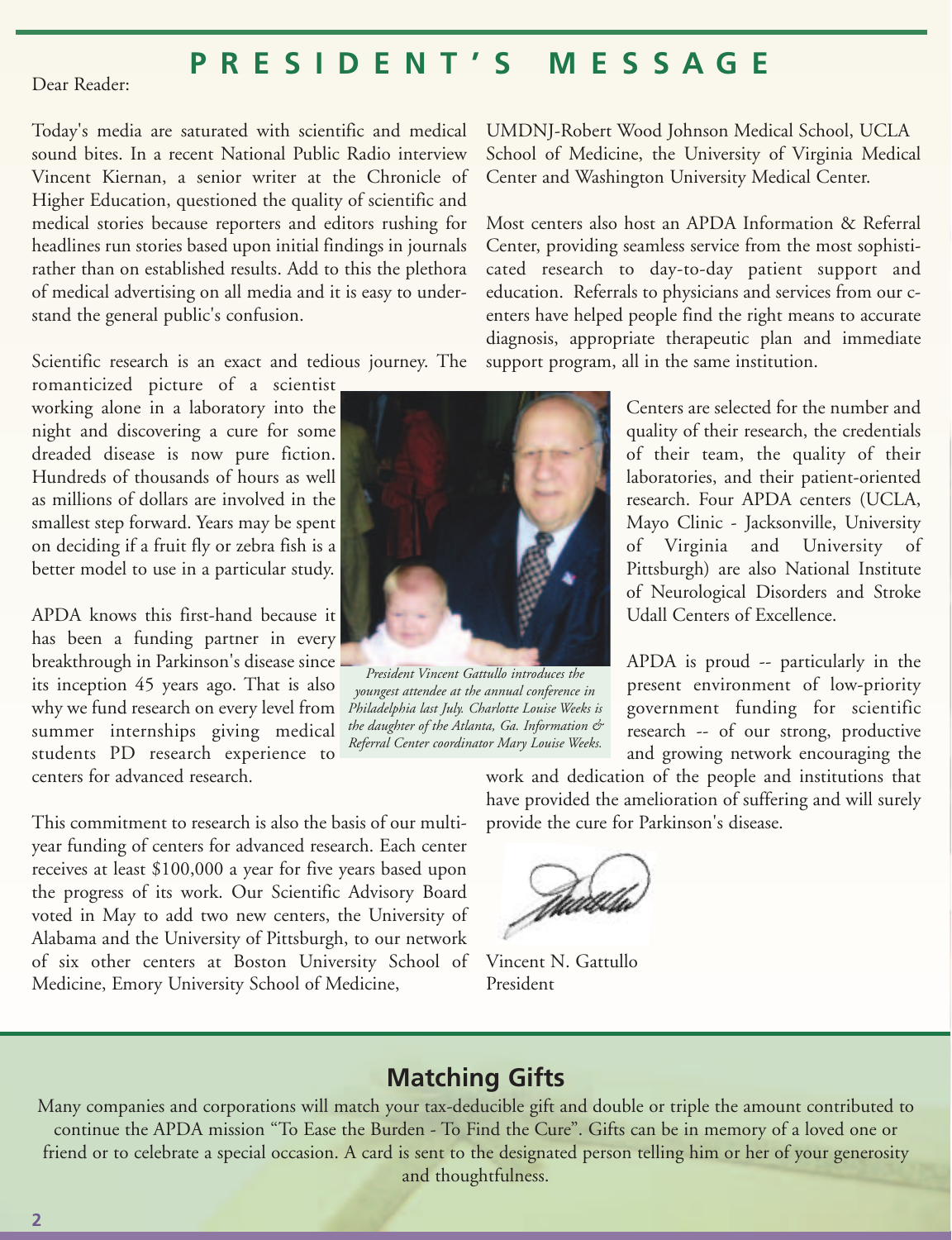# **POWER OF ART AND MU**

By Sandra Frank, CSA

In order to benefit from the healing properties of art and music, it is essential to create a frustration free, nurturing environment that is conductive to experimentation.

As I present my programs in art and music to family caregivers and those with physical or psychological limitations, I observe an exciting transformation.

Wonderful changes take place. At first, skeptics approach me with comments about their physical disabilities or lack of talent. Although aware of their concerns, I reassure them that there are no grades in the class and I won't be sending any notes home. I tell them to just relax and enjoy the ride.

As the first session begins, the group is relatively quiet. Stress shows in facial expression and stiff posture. After a short period of time, the room begins to warm as the new artists are pleasantly surprised at

their accomplishments. Those attending a music class join in by moving to the music or singing along. Lying dormant for perhaps years was the joy of artistic and musical expression. It is as if each person is waking from a deep sleep to face a stimulating new day.

For many years I taught watercolor painting to visually impaired and blind seniors. Many had never painted prior to their loss of vision and were over 80 years of age. Although willing to give it a try, many in the

class were challenging me to make magic happen. It wasn't my doing, but theirs. After a few weeks, these new artists

were looking forward to attending the next session. Although many couldn't see what they had produced, they would hold up their work and announce with a smile to the other participants that their work was superior.

Complaints about aches and pains were replaced by laughter and discussions about art and other interests. One of my students even said that her doctor told her he noticed a reduction in her blood pressure on days she attended class. As their self confidence increased,

this group proudly entered their paintings into many art shows along with work produced by sighted seniors. Many in my class won awards over those with vision.

For others, music has healing powers similar to the visual arts. As I play the piano for those with Alzheimer's and Parkinson's disease and others in rehabilitation facilities, in addition to the mental stimulation I am aware that their stress is reduced as is depression and anxiety.



Detachment is replaced with smiles, singing and clapping. Participation is encouraged through the use of percussion instruments, music appreciation, sing-a-long and game playing. Everyone is happily surprised as just how much each knows about musical composition, composers and lyricists. As all the elements and musical theory come

together, the groups will often compose their own piece of music. Sharing their delight with the others enhances socialization and improves communication and trust. Shy individuals start to feel comfortable shouting out the answers to questions about tunes from Broadway to Hollywood.

Both music and art can be appreciated in one of two ways, passively or actively. The passive appreciation of art and music can be achieved by

attending exhibitions or concerts or reading about these art forms. Simply listening to a piece of music can have a calming influence, bring back happy memories or simply be

a distraction from life's stresses. Similarly, using our sense of vision to enjoy an artist's work, look at old photographs and develop a greater awareness of our surroundings is a wonderful way to hold onto all those special gifts life has to offer.

Actively pursuing visual art and music adds another dimension to their healing powers. Participating in the creation of a work of art or a piece of music or increasing your knowledge of topics related to both art and music can enhance

one's self-esteem and feelings of capability through mastery. Art and music stimulate our minds and improve

our memory. Using different media and learning to play a

musical instrument are wonderful ways to increase mental energy and keep us alert. They are ideal ways to achieve "flow", or to be so involved in an activity that you wonder where the time went.

Music and art provide the two most important elements needed to promote lifelong feelings of well-being. These elements are distraction and purpose. Each helps remove us from our day to day worries, our focus on loss or on feelings of isolation. Artistic and musical

expression can provide us with a sense of purpose. Whether we're painting a landscape or participating in an art show, listening to a symphony or singing in a choir, art and music are wonderful ways to encourage us to look forward to each day with a positive outlook.

*Note: This article was originally published in the New Brunswick, NJ APDA I&R Center Winter 2006 Newsletter.*

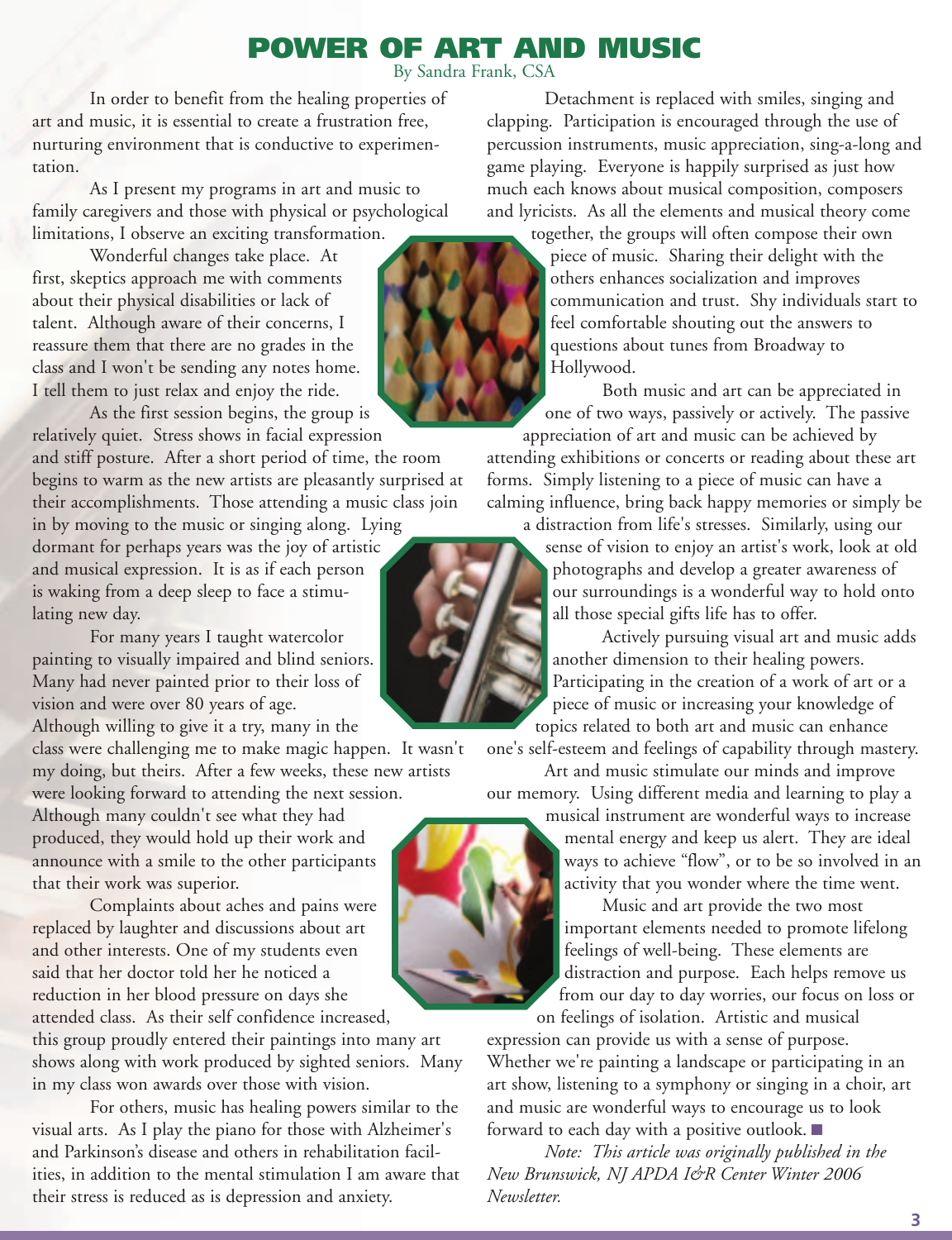

**Enrico Fazzini, DO, PhD** *Assoc. Prof. Neurology New York University, New York, NY, University of Nevada, Las Vegas, NV, N.Y. Institute of Technology, Old Westbury, NY.*

My mother, age 79, was re-My mother, age 79, was re<br>
cently diagnosed with PD.<br>
Her symptoms consist of c Her symptoms consist of occasional minor hand shaking which she is able to control, stooped posture, shuffle in her walk and small handwriting, which remains clear and legible. Considering the bad side effects of Carbidopa/Levodopa medications, is there any real need for drug therapy at this stage?

Yes. Even a small dose of carbidopa/levodopa can prevent her from falling. You mentioned her posture is stooped and she takes small steps when walking. People do not die form Parkinson's disease, but from fall-related complications which occur as a consequence of the balance impairment associated with Parkinson's disease. A:

My doctor has prescribed Azilect for me. The information provided says to stay on a low tyramine diet, which is confusing. It says not to take soy products, but every label of bread and crackers indicate they contain soy oil. One source says eating pizza is okay, while another says not to consume tomatoes - pizza has tomato sauce. Q:

Rasagaline (Azilect®) is a stronger inhibitor of the enzyme monoamine-oxidase type B (MAO-B) than selegiline. There remains a possibility that foods rich in tyramine, certain antidepressants and narcotics and other medications may cause high blood pressure when taking a MAO-B inhibitor. In general, it is aged foods and liquids which are rich in tyramine. Your pharmacist and physician can provide you with a list of foods and medicines which could A:

be dangerous. My father is 81 years old and **Q:** be dangerous.<br>
Wy father is 81 years old and<br>
was diagnosed in his 70's. The carbidopa/levodopa he takes makes him so nauseated that he often chooses not to take it. Has the Parkinson's patch been approved?

Nausea is the most common side effect of levodopa adminis-Nausea is the most common<br>side effect of levodopa adminis<br>tration. That is why carbidopa is given with levodopa - to reduce the nausea and allow more levodopa to get across the blood-brain barrier. Sometimes giving a different preparation of levodopa-carbidopa such as Parcopa® which is absorbed on the tongue or a controlled-release levodopa-carbidopa tablet helps reduce the nausea. The rotigitine dopamine agonist patch should be available next year in the United States. But a word of caution regarding the patch- the levodopa and dopamine agonists produce nausea by stimulating an area of the brain which lies outside of the blood-brain barrier called the area postrema of the hypothalamus. The nausea is not produced by irritating the stomach. In other words any medication which either produces dopamine (like levodopa) or stimulates dopamine receptors (like the dopamine agonists) including rotigitine patch may produce nausea. The only medication which blocks the area postrema and does not cross the blood-barrier is doperidone, which is not available in the United States.

My mother, 85 years old, has had Parkinson's for about 25 Wy mother, 85 years old, h<br>had Parkinson's for about 2<br>years and is now in the end stage. Both hands are tightly clenched and are painful. She is being cared for by hospice and no longer sees her movement disorder specialist. Her Sinemet® has been reduced quite a

bit. Is this hand problem due to the medication reduction? Is this a contracture or dystonia?

Many patients have had Parkinson's disease for over 25 years and are still functioning very well. I do want readers to think that this is how they will be in 25 years. That being said, your mother has dystonia and probable arthritis contributing to the hand contractures. Botulinum injections using type A (Botox) or type B (Myobloc) will help the painful contractures. Extra Sinemet may not help although dopamine agonists, muscle relaxants (clonazepam) and anticholingerics (trihexane) might help. A:

My father has advancing Parkinson's disease. His great-My father has advan<br>Parkinson's disease.<br>est complaint is the inability to evacuate his bowels. He has been prescribed stool softeners without relief. He recently had an episode of transient global amnesia. One of the triggers for this episode could have been the Valsalva Manueuver. Can you suggest any remedies regarding motility for their bowels?

For constipation eat lots of fruits, vegetables, salads, cereals and drink lots of water. Take a stool softener like diculsate and a mild stimulant such as Senekot® every day. Take a strong orally administered laxative (if there is no bowel movement the next day) and you must work from below with enemas, suppositories and disimpaction if there is no bowel movement on the third day. Do all these things in consultation with your father's personal physician. Transient global amnesia may be due to vascular or electrical (seizure) causes and is not related to Parkinson's disease. A: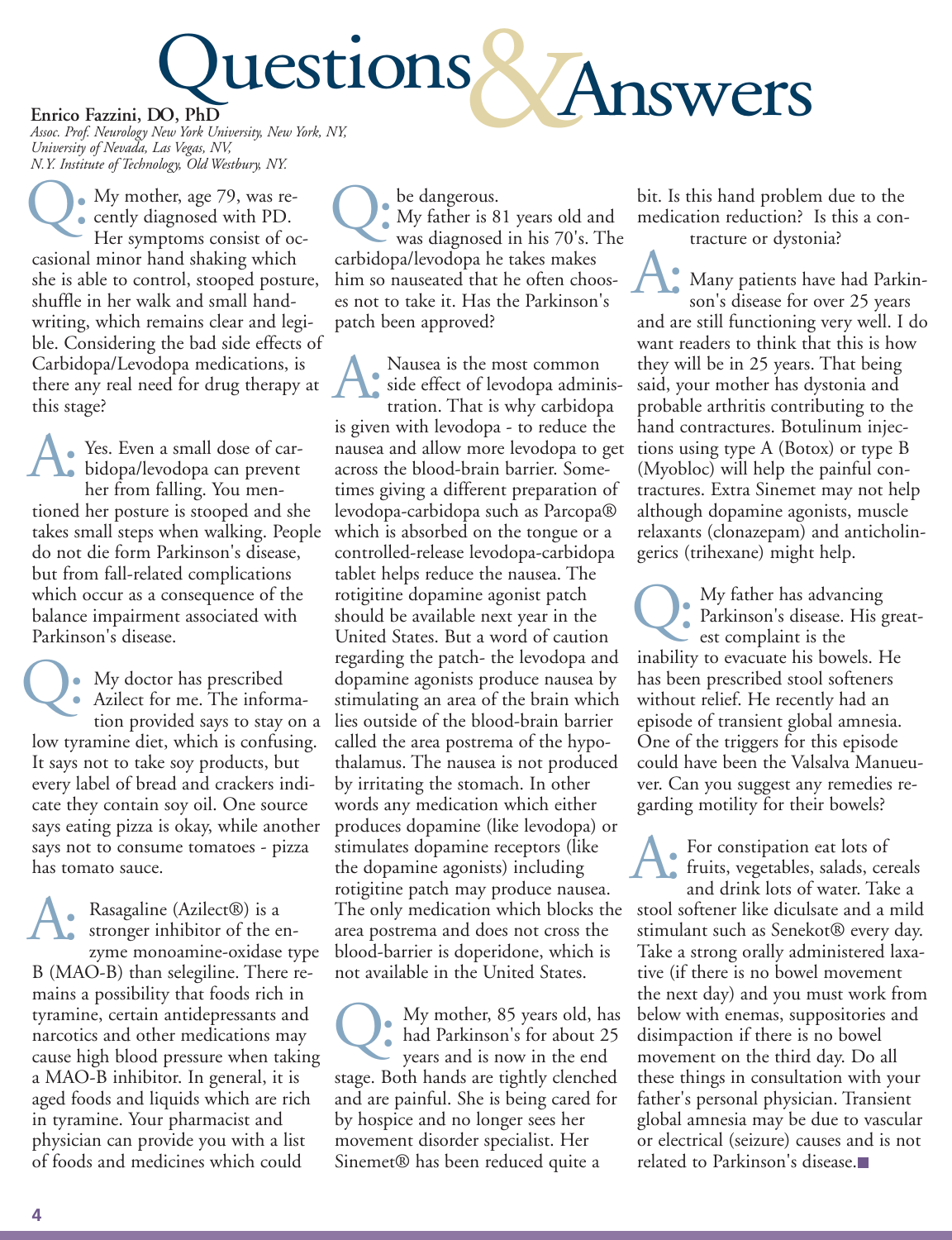

*F.Y.I. is a guide to the efforts and successes of the hundreds of volunteers and staff who work daily to help ease the burden and find a cure for millions of persons with Parkinson's and their caregivers across the United States.*

#### **FYI EDITOR:** K.G. Whitford **FALL 2006 VOLUME XIV NO. VII**

#### **RICHARD H. MYERS, PHD**

#### *Member of the APDA Scientific Advisory Board …. and Accidental Neurogeneticist*

He majored in French and psychology at the University of Kansas. Then he taught autistic children, which did pique his interest in neuroscience. It was, however, a job opening at Emory University in Atlanta, Ga., in a Huntington's disease (HD) research group that presented itself when he was a "poor struggling doctoral

student" that hooked him on neurogenetics.

"Honestly, I didn't know anything about Huntington's disease, but this job paid better than my teaching assistantship," he confesses. Add regular visits to the laboratory by Marjorie Guthrie, whose husband -- folk musician Woody -- had died of HD, and

her urging him to consider a career studying the disease. It was enough for him to begin taking every graduate genetics class that was available in the Atlanta academic community including those at Emory, Georgia Tech and Georgia State University.

In 1980, Dr. Richard Myers arrived at Boston University as an assistant professor of neurology at the School of Medicine as well as a lecturer at Harvard Medical School's department of neurology, where today he is a consultant in genetics.

On his arrival north, he began working with the team that 13 years later would clone the Huntington gene. Ironically a few days later, he received a telephone call from Drs.

Alice Lazzarini and Roger Duvoisin at Robert Wood Johnson Medical School in New Jersey, who were working on a project examining the possible role of genetics in Parkinson's disease.

"I was sort of looking around for other gene(s) to clone, so I organized the



*Dr. Richard Myers is a success in the think tank or the swimming tank.*

group that had cloned the HD gene and we initiated a study into potential genes for PD called the Gene PD Study." The group has been working on the project for eight years and has recruited the largest sample of familial PD to be studied - approximately 500 families. The group is particularly interested in possible gene interactions with pesticide exposure, and the possibility that several genes may interact to create a predisposal to PD.

Though a founding fellow of the American College of Medical Genetics, published more than 170 times in professional journals and author of 28 book chapters and nonrefereed articles, Dr. Myers is not your stereotypical cloistered ivory-tower genius. For instance:

*Athletics* - He swims on a local Master's team three nights a week and is nationally ranked in the 200-yard breaststroke. He also swims the 200 yard individual medley, 100-yard butterfly, and "a couple other events. I enjoy the adrenaline that you feel when your are competing."

*Music* - He has had a long interest in

blues guitar and with his wife of 28 years, Carol Anne, who was a keyboard major in undergraduate school, has played in several bands over the years. "That practice has done a number on my hearing, unfortunately, but I have been fortunate to play with some very talented musicians and I wouldn't trade that."

Not only do the Myerses make beautiful music together, but they also dance to it. After their younger daughter left for college, they took up ballroom dancing and are regulars at a local Fred Astaire studio. "We've really enjoyed foxtrot, tango, samba, chacha, rumba, and swing together."

Then, there's the 1963 Corvette Sting Ray (split window coupe) inherited from his mother-in-law. "It has been fun to keep it running and to tool around in that car on Sunday afternoons. It only gets about 12 miles to the gallon, but they didn't worry about mileage in those days, just speed, and it really does go! They don't make them like that anymore."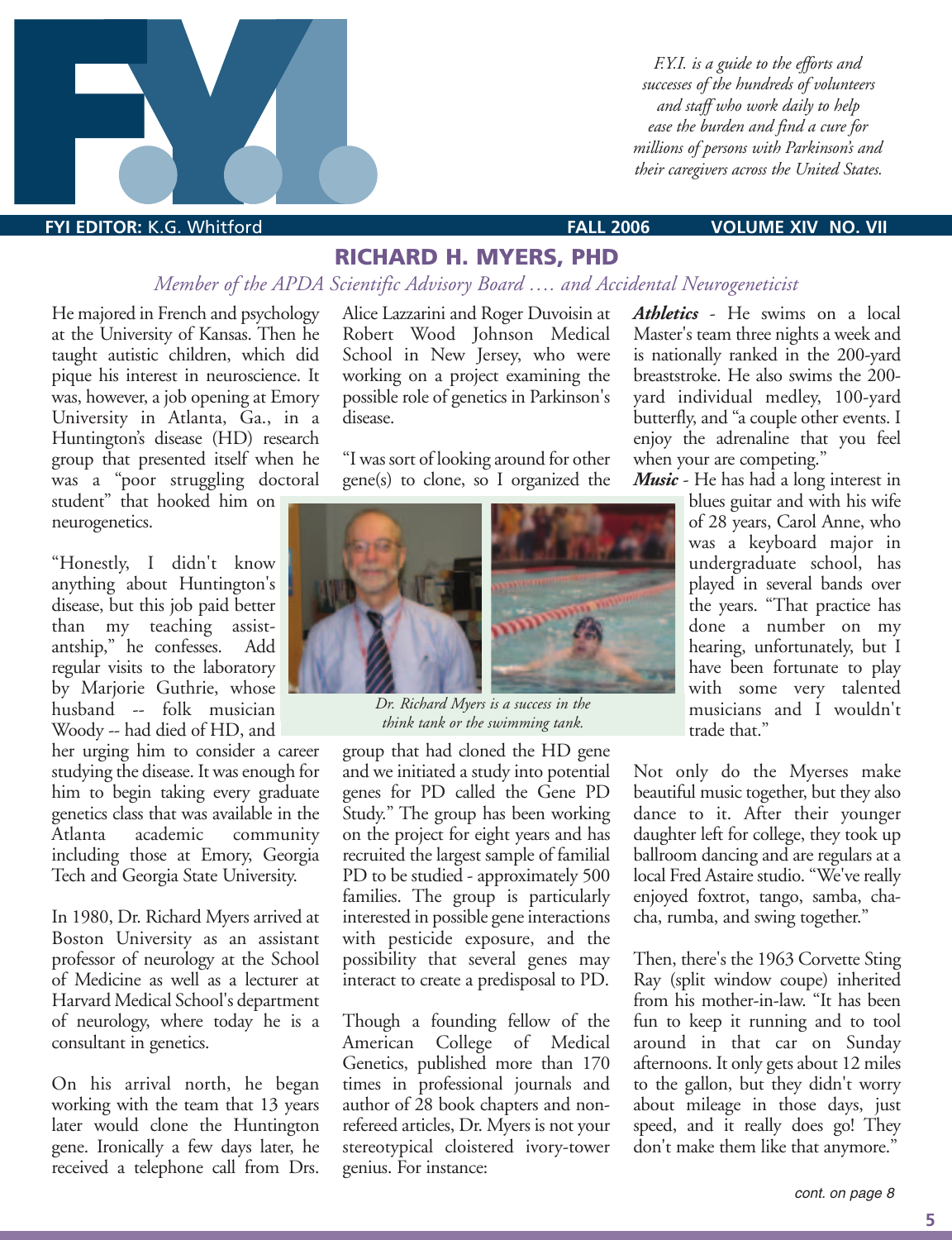

Once a year chapter presidents and I&R coordinators<br>from the northeast present the New England Regional from the northeast present the New England Regional Symposium, which is attended by hundreds of PD patients and their caregivers. This year the two-day event, titled "A Partnership for Progress," was held in event, titled A rartnership for Progress, was neid in<br>Sturbridge, Maine. It included lectures, workshops, exhibits and a pre-conference program by awardwinning folksinger Grace Griffith, who was diagnosed<br>in 1998 with young onset PD and underwent deep in 1998 with young onset PD and underwent deep brain stimulation surgery in March. Among the speakers were APDA I&R medical directors Robert Hamill, MD, (Vermont), Joseph Friedman, MD, (Rhode Island) and Marie Saint Halaire, MD, director of the APDA Center for Advanced Research at Boston University Medical Center. An inspirational dimension was added to this year's event with the creative works of artists from the New England Parkinson's community. Is were APDA T&K medical contains the Island) and Marie Saint Halair<br>**Island) and Marie Saint Halair**<br>APDA Center for Advanced Res<br>sity Medical Center. An inspirat

Maine's I&R coordinator Lillian Scenna reports that the third annual Mark Higgins Ride, though limited to one county this year rather the usual four counties, still raised \$1,200. Mark is a former master welder who was diagnosed at age 35 and was forced to give up his career as well as diving for sea scallops, "but has never given up<br>
as well as diving for sea scallops, "but has never given up<br>
on life " according to I illian. "He rode his bike 80 miles on life," according to Lillian. "He rode his bike 80 miles a day from Presque Isle and finished in Patten, Maine in two days. two days. **C**<br>**C** coordinator Lillia:<br>ual Mark Higgins R<br>his year rather the u



**Midwest** *honored Ann Sprinks, center, for her 20 years of volunteer group The Circle Center Support Group of Richmond, Virginia, justly leadership. Pictured with her are group members Donna Wright and Ron Kessler*



Former First Lady Rosalynn Carter was the featured speaker at APDA's Las Vegas seminar, Oct. 4. Mrs. Carter heads the Rosalynn Carter Institute for Caregiving, created in 1987 at Georgia Southwestern State University in Americus, and named in honor of its distinguished alumna. She concluded her talk with these words, "There are only four kinds of people in the world: those who have been caregivers; those who are world: those who have been caregivers; those who are currently caregivers; those who will be caregivers; and **West** Segas seminary exponenting the Rosalynn Carried in 1987 at Geo.<br>The Americus, and nan



Music therapy, the arts, and even therapeutic and recreational horseback riding were included in the West coast of Florida's "Parkinson's Disease Non-Motor Aspects and Thinking Outside the Box" symposium in October. In St. Petersburg, coordinator Faye Kern put together a full half-day event that also included a PD walker program by Julie Van-Vliet, executive director of The Gift of Sunshine, and her canine companion great dane Grandalf, "Breaking the Freeze."



*Las Vegas I&R Center coordinator Jeri Giallanza has a moment to pose with Rosalynn Carter following the former First Lady's address.*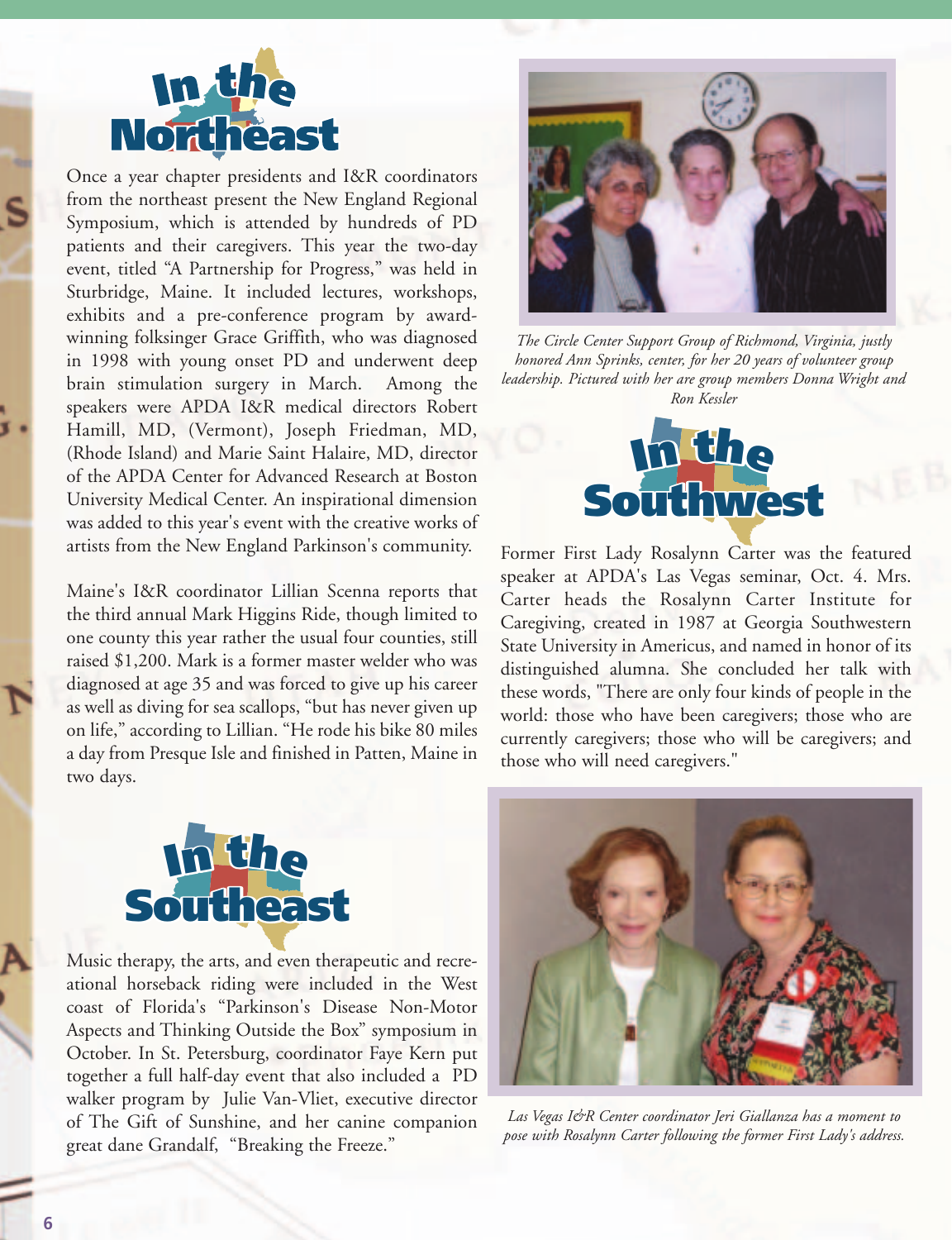#### **Two APDA Scientific Board Members Publish New PD Research**

Dr. Ray Watts, neurology department chairman at the University of Alabama at Birmingham, was a co-author of a study published in the Archives of Neurology's September issue addressing a Parkinson's gene mutation and disease severity. APDA, the Department of Veterans Affairs, and an international coalition of pharmaceutical and governmental health organizations supported the study of the recently discovered LRRK2 gene.

Research showing that oxygen-free radicals are damaging proteins in the mitochondria and may be one cause of PD has been published by Dr. James Bennett, director of the University of Virginia's (UVA) Center for the Study of Neurodegenerative Diseases, with co-authors from the University of Oregon and UVA, in the 10th edition of the Journal of Neuroscience.

#### **Board Member Honored**

APDA board member Michael Melnicke, a nursing home administrator, ambassador, and chaplain, received Peninsula Hospital Center's Outstanding Trustee Award on Oct. 28, during the Far Rockaway, N.Y. hospital's 99th anniversary ball. Among his many roles, Mr. Melnicke is the director of the New York and Federal Law Enforcement Foundations, and is an ambassador-at-large for the nation of Granada.

#### **November Was a Month of Honors For SAB Chairman Wooten**

Dr. G. Frederick Wooten, Mary Anderson Harrison Professor and Chairman of Neurology at the University of Virginia, and chairman of APDA's Scientific Advisory Board (SAB), last month added two major awards to his long list of honors last month.

On Nov. 15, Robert Wood Johnson Medical School named him the recipient of its first Roger C. Duvoisin Visiting Professorship in Movement Disorders, at an awards dinner in New Brunswick, N.J. In his lecture, "Roger C. Duvoisin and the Quest for the Etiology of Parkinson's Disease," Dr. Wooten praised the founding chairman of Robert Wood Johnson's APDA Center for Advanced Research and former SAB chairman for his pioneering work in identifying a genetic link as a cause of PD.

At the APDA annual board of directors meeting four days later in Staten Island, NY, Dr. Wooten was presented the 2006 Fred Springer Award, established in memory of APDA's past president of more than 20 years. The award is given annually to a physician or scientist who has made a major contribution toward easing the burden and finding the cure for PD.

Dr. Wooten is chairman of APDA's Scientific Advisory Board.

#### **Dallas Physician Honors His Father By Proving Himself An Ironman Befitting APDA's Work**

Texas pulmonary and critical care fellow at Southwestern Medical Center, Dallas, Dr. Todd Hoopman, chose a



*Todd with his inspiration, his father*

challenging way to honor his father, Dick, who was diagnosed at age 40 with PD, 22 year ago and, according to his son, "chose to persevere and never give up hope for treatment improvements and a cure…."

Todd entered the Lake Placid (N.Y.) 2006 Ironman Triathlon with the ambitious goal of raising \$5,000. He completed the race, a 2.4 mile swim, 112 mile bike ride and 26.2 mile run within a 17-hour time limit, in 12.38 hours and raised close to \$15,000 for APDA's work.

Working with Janus Charity Challenge, an online fundraising program, Todd far exceeded his initial financial goal as well as bring honor to his proud dad. His detailed account of the race with photos is available *Dick, after the race. Todd Hoopman crosses the finish line.*



at *www.quest4iron.blogspot.com*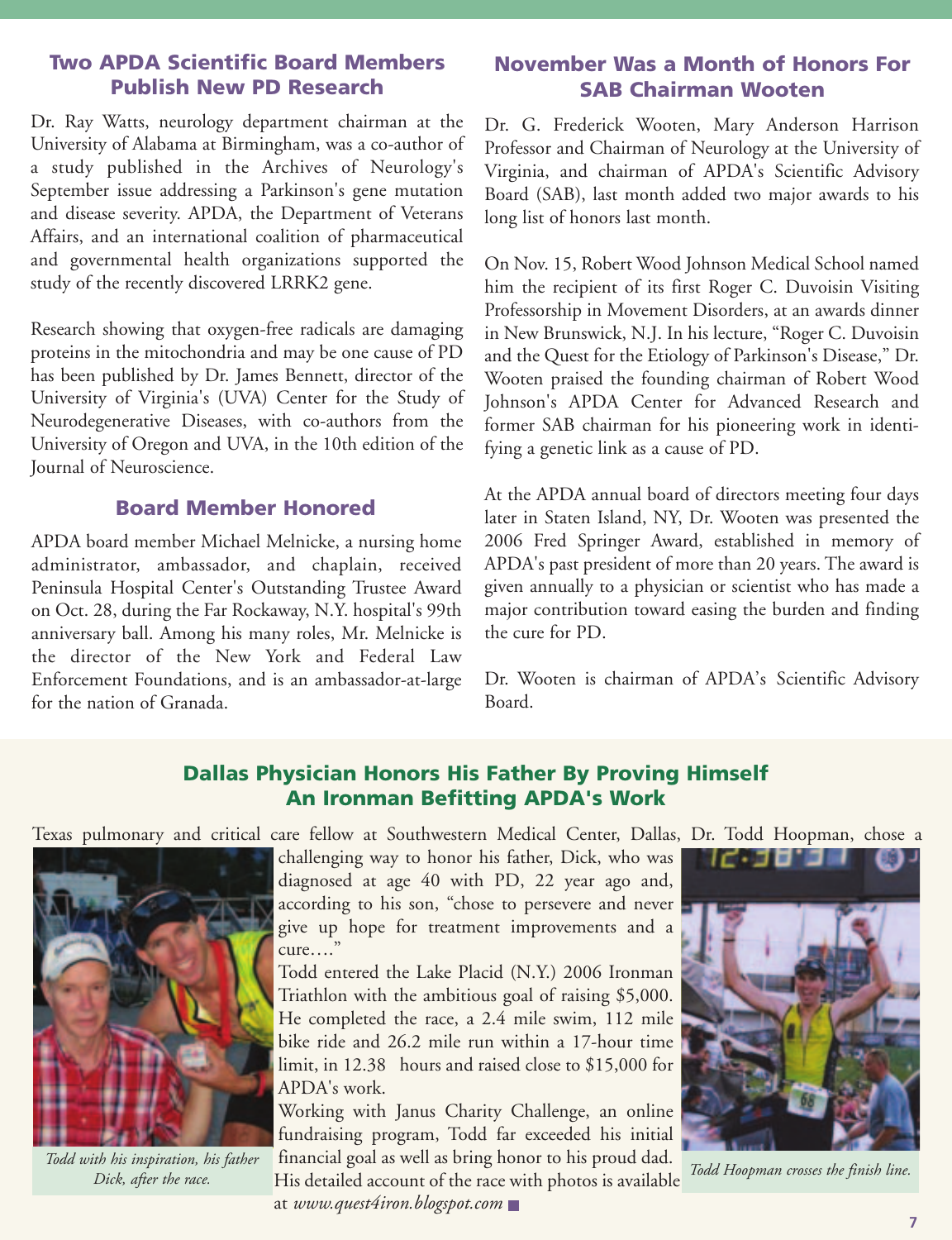#### **APDA Participates in Udall Dinner**

Dr. Stephen G. Reich, right, co-director of the University of Maryland Parkinson's Disease and Movement Disorder Center and medical director of APDA's



Baltimore Information & Referral Center, received the 2006 Buddy Levenson Award for Enduring Spirit during the 13th annual Morris K. Udall Awards Dinner in Washington, D.C., in September. The event benefits the Parkinson's Action Network, the advocacy agency for PD.

APDA associate director for scientific and medical affairs, Michele Popadynec, had an



opportunity to chat with Pennsylvania U.S. Senator Arlen Specter, left, after his spirited speech on the need for more federal funding for research.

#### **Joel Miele, Jr. Elected To Board of Directors**

Island, N.Y.

N.Y., an award-winning architectural, Engineers.

APDA board of directors during its founded in 1929. He is a graduate of Mr. Miele is also the past president annual meeting last month in Staten Polytechnic Institute of New York, and and director of the Kiwanis Club of Mr. Miele, a professional civil organizations. He is a past president of the Broad Channel Athletic Club, coengineer, is a partner in Miele the Queens County Chapter of the founder and vice president of the Associates, of Middle Village, Queens, New York Society of Professional Jamaica Bay Little League and member

Joel A. Miele, Jr., was elected to the engineering and planning firm An active member of his community, a member of numerous professional Ozone Park, N.Y., a member/coach of of Community Board 10, Queens.

#### **RICHARD H. MYERS, PHD** (cont. from page 5)

Dr. Myers laments that neither of his two daughters, who are both in undergraduate school majoring in English, seems to have interest in basic science as a career, but he finds comfort in the possibility that, "perhaps they will write a great mystery novel, which includes forensic clues."

But, who knows. Look what happened with Dad who majored in French.

### **Why Consider Taking Part in a Clinical Trial?**

There is widespread agreement among physicians and people living with Parkinson's that clinical studies are necessary to find better treatments for Parkinson's disease (PD). In fact, recent surveys have shown that 80 percent of people with Parkinson's would participate in a clinical trial if one were available in their area.

Many people with Parkinson's, however, are not aware of the different types of clinical studies available. For example, often people do not know that while some studies test specific drugs, others focus on the potential benefits of exercise or the environmental and genetic links to PD.

No matter what type of study one chooses to be involved with, the experience can have many benefits. By participating in a clinical study you will:

•Increase your knowledge and understanding of PD and how it specifically affects you. •Have access to leading healthcare professionals, quality care and potentially useful therapies.

•Personally contribute to accelerating development of treatments for PD.

In the words of Peggy Willocks, a person living with Parkinson's and clinical trial participant: "When I was first diagnosed with Parkinson's, I wanted to know everything about the disease that there was to know. Being in a clinical trial has put me in touch with those who are at the cutting edge of research in Parkinson's."

To learn more about clinical studies and review a nationwide list of trials by that are currently seeking participants visit www.PDtrials.org or call (800) 801-9484 for a free information kit.

APDA is a collaborating organization with PD trials to increase education and awareness about clinical research.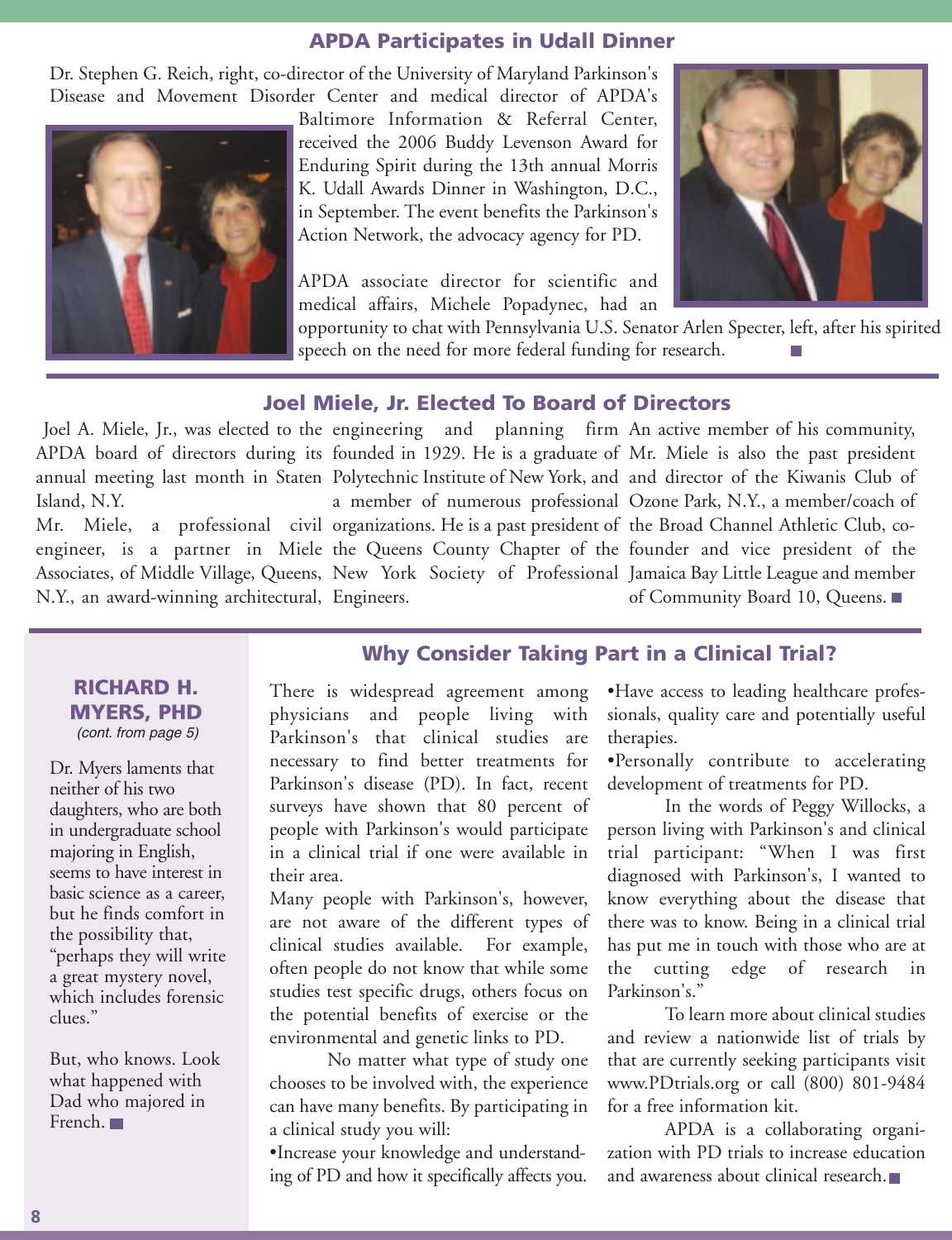# **APDA I&R CENTERS COORDINATORS**

By Cathy Thomas, RN, MSN, and Donna Diaz, RN, MS

The role of an APDA Information and Referral Center Coordinator is both rewarding and multi-faceted. Because of this, the 60 national APDA Coordinators have the unique opportunity to offer patients, families, health care professionals, and the general community access to the dynamic world of PD information and supportive services. In doing so, coordinators provide individuals with a better understanding of Parkinson's as well as strategies to effectively cope with the challenges presented by this disease.

APDA Coordinators come from a wide variety of backgrounds generally from within the traditional professions of nursing, health care, and social work. There are also many coordinators who also present impressive expertise in areas such as finance, public relations, academics, and community service. The experiences that coordinators bring to their APDA roles provide a solid complement to the responsibilities they take on at their individual Centers. Recognizing the need to provide novice coordinators with a standard yet personalized orientation to their position, the APDA, through a generous grant from The Medtronic Foundation, established a pilot project in 2004 to mentor newly hired coordinators. Cathi Thomas, RN, MSN (Boston, MA), and Donna Diaz, RN, MS (New Haven, CT), designed the Coordinator Orientation and Mentoring Program based on many years of collective experience managing their Centers in New England.

The program is administrated with

the cooperation and commitment of a number of people. Dr. Paul Maestrone and Michele Popadynec, RN, MPS, from the national office identify recently hired APDA Coordinators that are opening new centers or replacing outgoing coordinators. These orientees are mailed an APDA Coordinator Manual as well as other useful materials and are informed that an experienced coordinator/mentor will contact them to make plans to visit their centers. A pool of dedicated coordinator/mentors from various regions across the country has been selected to assist the new hires. The hands-on orientation process consists of a two day sitevisit to the Centers by the mentors. Upon completion of the visits, the bond between the new hires and their mentors continues via phone calls, emails, meetings at national APDA conferences, etc. To date, 12 new coordinators have been mentored across the country.

The Coordinator Orientation and Mentoring Program offers new Information and Referral Center Coordinators the skills, tools, and professional camaraderie to become effective and successful practitioners. Through this project, the network of national coordinators is enhanced and strengthened. And, as a bonus outcome, ideas are exchanged, collaboration is promoted, and friendships are formed. As a result, all coordinators, working at the grass roots level, help further the APDA's mission "To Ease the Burden and Find the Cure" for Parkinson's disease.  $\blacksquare$ 

## **Salvatore A. Esposito, Sr. Awards**



At the 2006 Coordinator's Conference held in Philadelphia, PA the Salvatore A. Esposito, Sr. Awards were presented to the Information & Referral Center Coordinators, (left to right) Jean Baker (Burlington, VT), Paulette Olsen (Minneapolis, MN) and Lydia Skoog, (Great Falls, MT). The award is presented annually to coordinators in recognition of their contributions to APDA and efforts "to ease the burden" of the Parkinson's disease patients and their families.

#### **MOBILITY FOR HANDICAPPED PATIENTS**

Free Mobility For America, Inc. is a newly founded 501 (c) (3) organization dedicated to providing "FREE" Mobility Scooters and Power Wheel chairs to all Americans who suffer from walking difficulties and walking disabilities.

You can contact this organization at **http://freemobilityforamerica.com** or by phone at 1-800-313-8543 or by writing to:

> Free Mobility For America PO Box 5 Hound City, MO 64470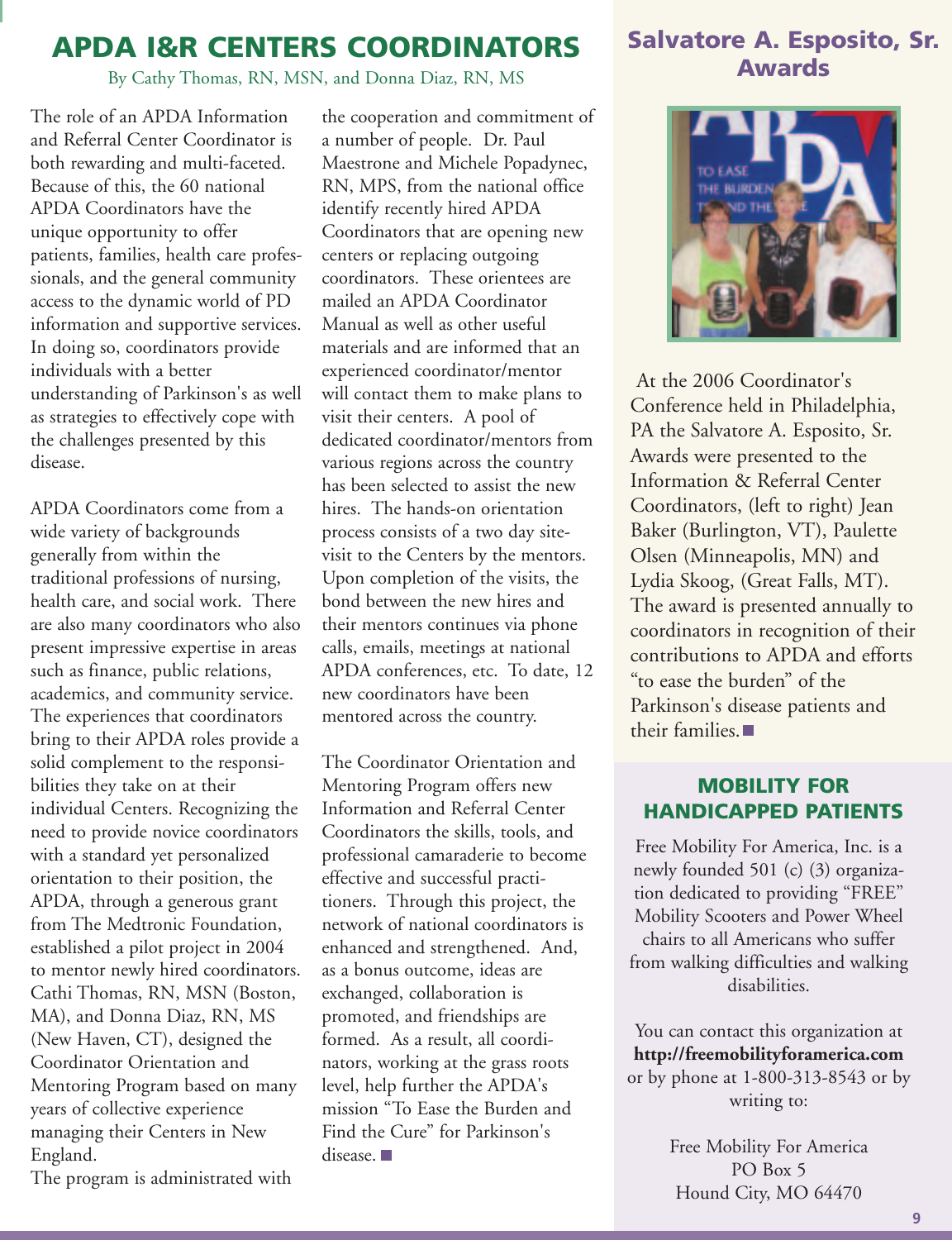the disease gene manifests symptoms late in life, as is the case with Parkinson's disease. These observations suggest that even in the absence of positive family history for Parkinson's disease, a genetic defect can still be responsible for the disease in come cases.

Why are these advances important and why do we need to continue this line of research? We hope to get two main dividends from this research that would be of benefit to patients. First, discovering genes helps us understand what they normally do to brain cells and how their mutations result in nerve cell damage that underlies Parkinson's disease. Therefore, knowing these genes paves the way for numerous research directions to identify the detailed steps that begin with a mutation and culminate in the disease. This strategy is crucial for developing new drugs that target one or more of these steps with the goal of blocking or slowing down the spiraling events of nerve cell degeneration. As an example, knowing that excess alpha-synuclein accumulates in the brains of Parkinson patients and aggregates in an abnormal manner led to the recent testing of a vaccine to try to dissolve these clumps in laboratory mice. Such targeted therapy based on rational scientific principles carries many advantages. Even though each of the gene defects found to date appears to be responsible for a small minority of cases with Parkinson's disease, knowledge gained from these genes can give us valuable clued for the wider Parkinson population. This is because all these genes are functioning in the same group of brain cells and, therefore, even if

we can boost the function of one gene, it may still have an impact on the survival of these cells. Thinking farther into the future, when the time comes that we can identify the precise cause of Parkinson's disease in an individual patient, treatment can theoretically be targeted specifically towards that patient' s underlying cause. Clearly, we are not at that stage yet, and current treatment decisions are not at all influenced by knowledge of an individual's genetic status.

The second dividend of gene discovery research in general is the testing of patients in order to



make precise genetic diagnoses and predictions. Testing for two of the known genes, parkin and PINK1, is now available through a commercial laboratory. Unfortunately, the multiplicity of the genes associated with the disease, the large number of separate mutations in a gene that can be linked to the disease, and the rarity of these genetic mutations (except for parkin which is mutated in 50% of cases with young onset recessively inherited Parkinson's disease), often make interpretation of genetic data difficult if not impossible. For example, a negative test of one even two genes neither excludes the diagnosis of

Parkinson's disease nor does it eliminate the risk of developing it in the future. In the case of parkin testing, finding a mutation in one of the two copies also makes interpretation difficult since cases of Parkinson's disease have been reported with only one copy mutation, even though most parkin mutations are recessive. Where genetic testing can be helpful at present is when a family is studied as a group, the gene responsible for their disease is either known or discovered in a research laboratory, then predictions can be made about individual family members.

Of course, such a situation should seriously consider ethical issues, whether or not an individual wants to know their gene testing result and how she/he would handle that information. With more research, only when these issues and complexities of genetic testing for Parkinson's disease are addressed satisfactorily, we can begin to consider presymptomatic genetic testing, i.e. testing individuals who might be at risk of developing the disease in the future. Such presymptomatic testing would be helpful for initiating preventive therapies if and when such preemptive measures become available. But for now, in the absence of such proven therapies and the difficulties of interpreting genetic results, wide spread genetic testing in clinics is not ready for prime time.

*Note: This article appeared in the December 2005 - February 2006 Parkinson's Bulletin, The New Bunswick, NJ APDA I&R Center Newsletter.*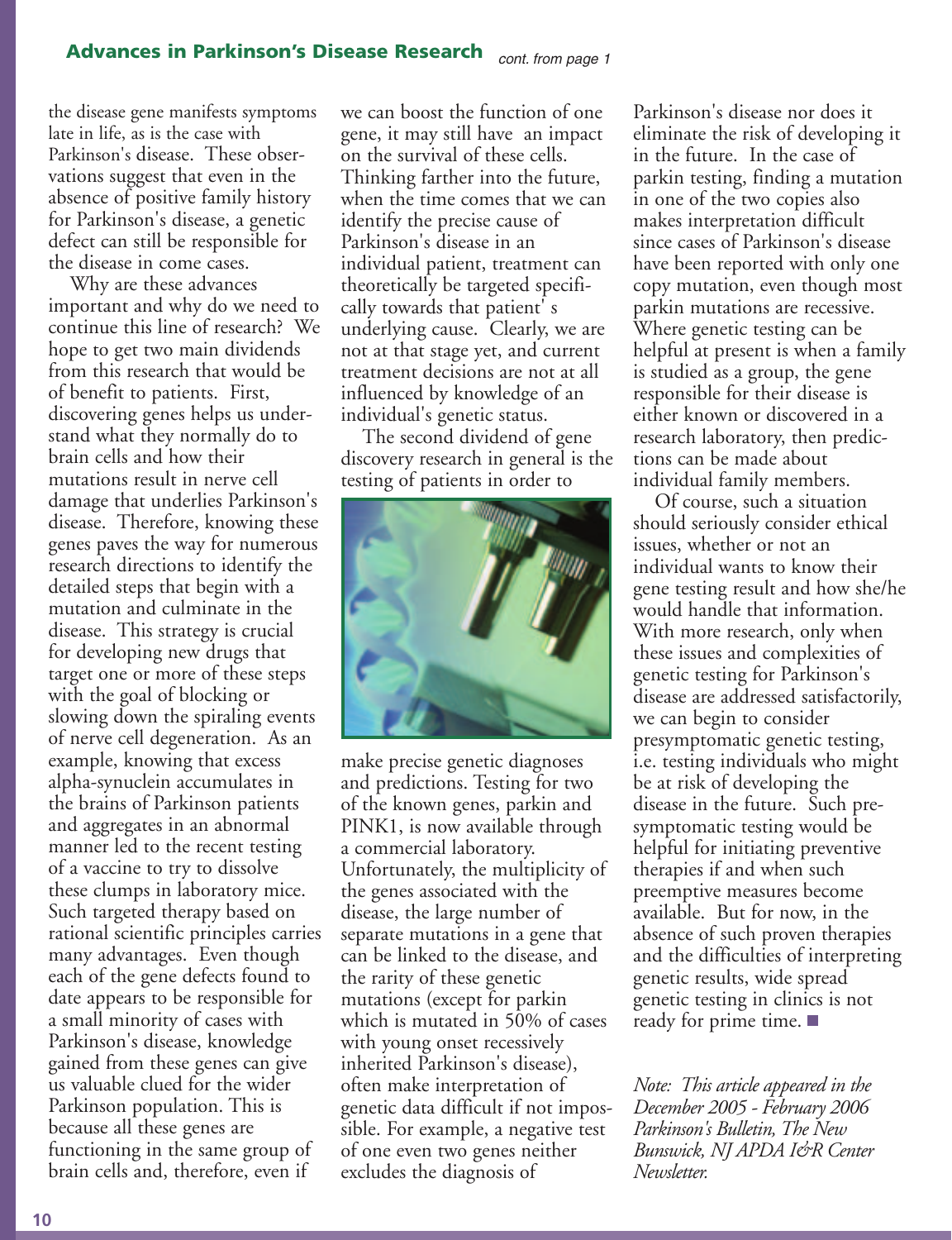# **Parkinson's Disease Stages**

One of the first tools used to classify the clinical condition of a Parkinson patient has been the use of the **Hoen and Yahr scale.** This scale has five stages here listed:



#### **ARIZONA TELEMEDICINE By Thomas Viviano, Coordinator APDA I&R Center, Phoenix, AZ**

The Arizona Telemedicine system is comprised of 38 sites spread throughout the state equipped with two way cameras, televisions, and an enhanced sound system. Other similarly equipped "studios" are located within the prison system, and at behavioral health sites.

Some sites, like Banner Good Samaritan Medical Center in Phoenix, have multiple Telemedicine studios. In that facility, there is a large site within the main hospital tower; and there is also a camera in a conference room at the Comprehensive Neuroservices Clinic, where the APDA I&R Center office is located. The site is currently used for PD, ALS, and stroke consultations between patients and the neurologist specialists. The hospital hopes to expand the usage as the specialists and rural PCPs become more experience with this concept.

When doing a PD consult, Dr. Mahant or Dr. Samanta can control the camera at the rural site with a handheld

remote to zoom and focus on specific patient body parts to allow a better observation. They can also swivel the camera to watch the gait of a walking PD patient, or view another person in the room. Some sites have a nurse or medical assistant at the site during the consult; others have only someone to help the patient operate the equipment. The physicians may do 4-5 'remote' PD examinations in a morning.

Some advantages of telemedicine include the elimination of travel costs and provide time savings for the patient; and a reduction of anxiety in the patient or caregivers who are often uncomfortable driving in Phoenix or Tucson traffic. The Movement Disorder physicians in Tucson or Phoenix can offer their specialized services to a wider population of PD patients throughout the state of Arizona, where there are often large distances between medical facilities.